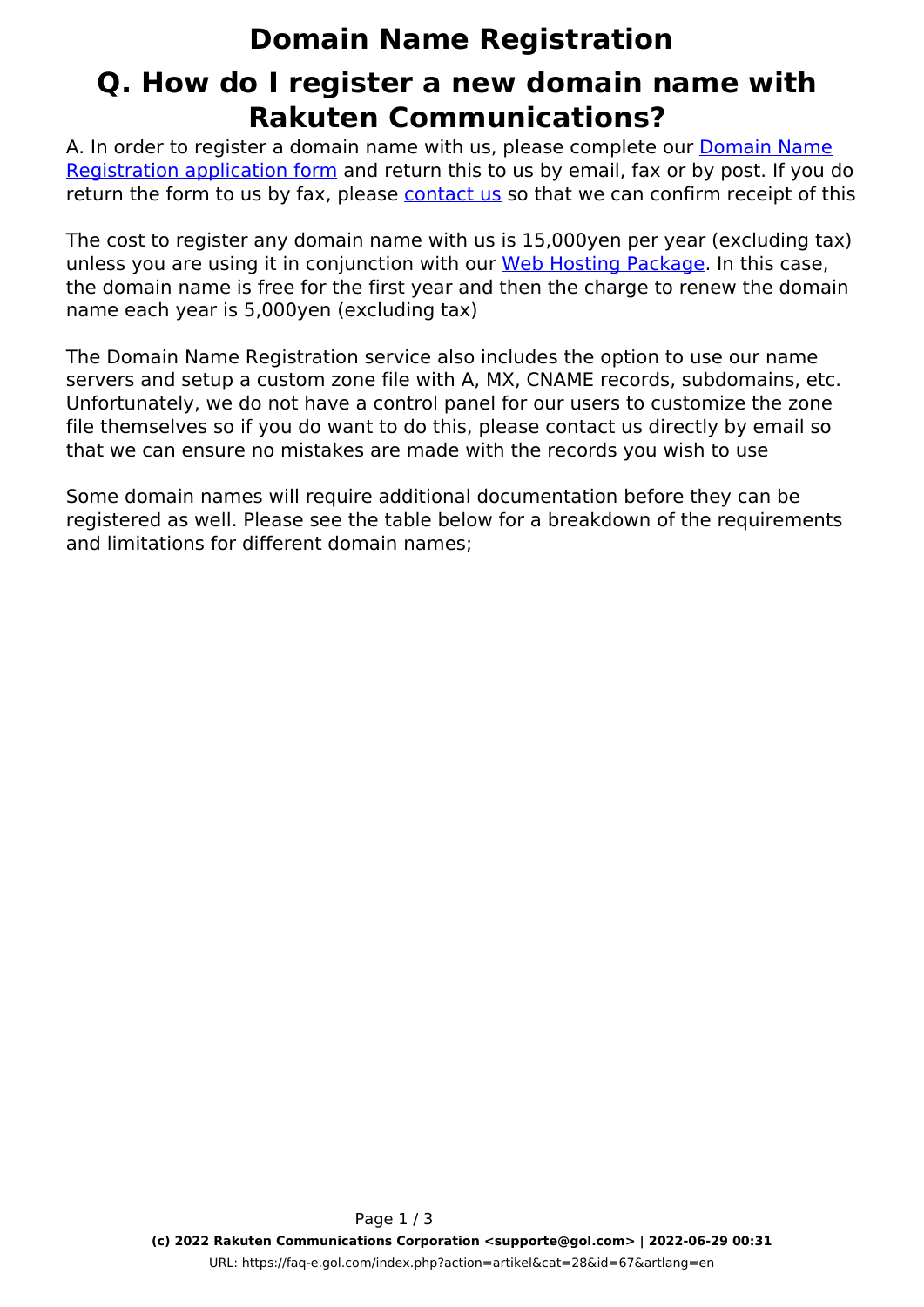## **Domain Name Registration**

| Domain Name | Registration Requirements                                                                           |                                                                                                                            | Limitations                              |
|-------------|-----------------------------------------------------------------------------------------------------|----------------------------------------------------------------------------------------------------------------------------|------------------------------------------|
| .com        |                                                                                                     |                                                                                                                            |                                          |
| .info       | Anyone can register                                                                                 |                                                                                                                            | There are no limitations.                |
| .net        |                                                                                                     |                                                                                                                            |                                          |
| .org        |                                                                                                     |                                                                                                                            |                                          |
| .tv         |                                                                                                     |                                                                                                                            |                                          |
| .cc         |                                                                                                     |                                                                                                                            |                                          |
| .de         | Any person/group/organization that has an<br>address based in Germany is eligible.                  |                                                                                                                            | There are no limitations.                |
| Domain Name | Registration Requirements                                                                           |                                                                                                                            | Limitations                              |
| .jp         | .jp domains are for<br>persons/groups<br>/organizations_that<br>have an address.<br>based in Japan. | Any.<br>person/group<br>/organization that has an<br>address based in Japan.<br>is eligible.                               | There are no limitations.                |
| co.jp       |                                                                                                     | Any company registered<br>in Japan is eligible.                                                                            | 1 .co.jp domain per company<br>allowed.  |
| .ne.jp      |                                                                                                     | Any service provider that<br>provides networking<br>services is eligible.                                                  | 1 .ne.jp domain per service.<br>allowed. |
| .or.jp      |                                                                                                     | Any corporate<br>organization is eligible.                                                                                 | 1 .ne.jp domain per service.<br>allowed. |
| .ac.jp      |                                                                                                     | Any organization<br>conducting educational<br>research or any<br>organization offering<br>higher education is<br>eligible. |                                          |
| gr.jp       |                                                                                                     | Any group composed of<br>individuals or corporation<br>is eligible.                                                        |                                          |

If you do want to register a .xx.jp domain name and are not sure of what documentation to provide with the domain name application, please [contact us](index.php?action=artikel&cat=73&id=17&artlang=en)

Unique solution ID: #1068 Author: Support

Page 2 / 3

**(c) 2022 Rakuten Communications Corporation <supporte@gol.com> | 2022-06-29 00:31**

[URL: https://faq-e.gol.com/index.php?action=artikel&cat=28&id=67&artlang=en](https://faq-e.gol.com/index.php?action=artikel&cat=28&id=67&artlang=en)